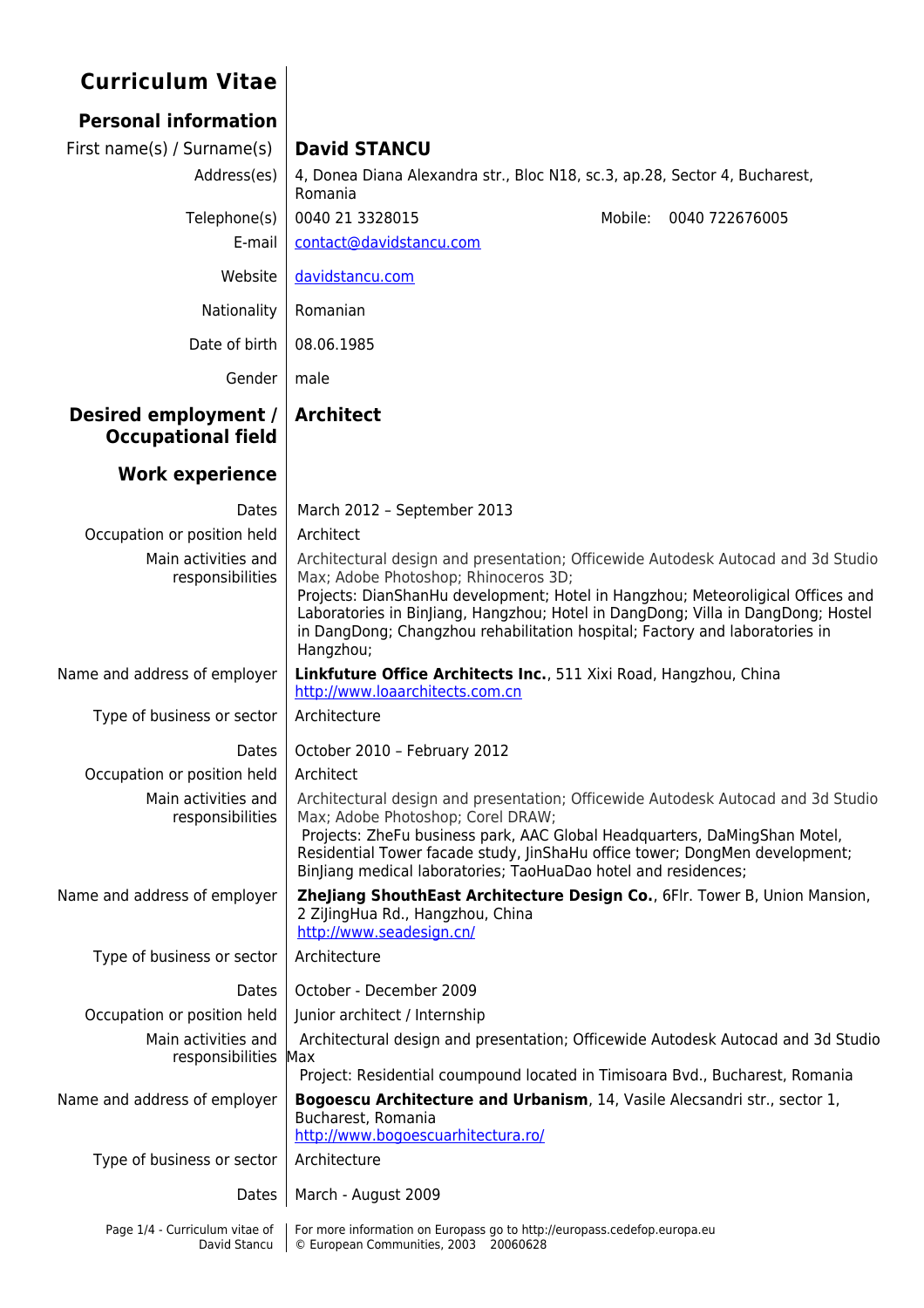| Occupation or position held<br>Main activities and<br>responsibilities<br>Name and address of employer<br>Type of business or sector | Junior architect                                                                                                                                                                                                                                                                                              |                                                                                                                                                                                                                                                                                                              |                                |                                                                 |                                                                                                                                    |                                   |                     |                                  |                     |                    |
|--------------------------------------------------------------------------------------------------------------------------------------|---------------------------------------------------------------------------------------------------------------------------------------------------------------------------------------------------------------------------------------------------------------------------------------------------------------|--------------------------------------------------------------------------------------------------------------------------------------------------------------------------------------------------------------------------------------------------------------------------------------------------------------|--------------------------------|-----------------------------------------------------------------|------------------------------------------------------------------------------------------------------------------------------------|-----------------------------------|---------------------|----------------------------------|---------------------|--------------------|
|                                                                                                                                      |                                                                                                                                                                                                                                                                                                               |                                                                                                                                                                                                                                                                                                              |                                |                                                                 |                                                                                                                                    |                                   |                     |                                  |                     |                    |
|                                                                                                                                      |                                                                                                                                                                                                                                                                                                               |                                                                                                                                                                                                                                                                                                              |                                |                                                                 | Officewide Autodesk Autocad<br>Project: Updating façade and interior reorganization of the National Theatre,<br>Bucharest, Romania |                                   |                     |                                  |                     |                    |
|                                                                                                                                      |                                                                                                                                                                                                                                                                                                               | Kub Architects, Bucharest, Romania<br>http://www.kubarchitects.com/                                                                                                                                                                                                                                          |                                |                                                                 |                                                                                                                                    |                                   |                     |                                  |                     |                    |
|                                                                                                                                      |                                                                                                                                                                                                                                                                                                               | Architecture                                                                                                                                                                                                                                                                                                 |                                |                                                                 |                                                                                                                                    |                                   |                     |                                  |                     |                    |
| Dates                                                                                                                                |                                                                                                                                                                                                                                                                                                               | October 2008 - March 2009                                                                                                                                                                                                                                                                                    |                                |                                                                 |                                                                                                                                    |                                   |                     |                                  |                     |                    |
| Occupation or position held                                                                                                          |                                                                                                                                                                                                                                                                                                               | Junior architect                                                                                                                                                                                                                                                                                             |                                |                                                                 |                                                                                                                                    |                                   |                     |                                  |                     |                    |
| Main activities and<br>responsibilities                                                                                              |                                                                                                                                                                                                                                                                                                               | Architectural design and presentation, Product design and presentation,<br>Multimedia & Graphic Design experience, Officewide Autodesk Autocad and 3d<br>Studio Max<br>Projects: Product design for Sangari; ENA building in Polytechnics Compound,<br>Bucharest; Research Laboratories for UTCB, Bucharest; |                                |                                                                 |                                                                                                                                    |                                   |                     |                                  |                     |                    |
| Name and address of employer                                                                                                         |                                                                                                                                                                                                                                                                                                               | <b>IDZ Architecture, 3, Rosetti Place, Sector 1, Bucharest, Romania</b><br>http://www.idz.ro                                                                                                                                                                                                                 |                                |                                                                 |                                                                                                                                    |                                   |                     |                                  |                     |                    |
| Type of business or sector                                                                                                           |                                                                                                                                                                                                                                                                                                               | Architecture                                                                                                                                                                                                                                                                                                 |                                |                                                                 |                                                                                                                                    |                                   |                     |                                  |                     |                    |
| Dates                                                                                                                                |                                                                                                                                                                                                                                                                                                               | July 2007 - October 2008; July - October 2006                                                                                                                                                                                                                                                                |                                |                                                                 |                                                                                                                                    |                                   |                     |                                  |                     |                    |
| Occupation or position held                                                                                                          |                                                                                                                                                                                                                                                                                                               | Junior architect                                                                                                                                                                                                                                                                                             |                                |                                                                 |                                                                                                                                    |                                   |                     |                                  |                     |                    |
| Main activities and<br>responsibilities                                                                                              | Architectural design and presentation, Office Word and Excel experience,<br>Architecture documents, Project Drafting and Presentation<br>Projects: Straulesti real-estate; Banc-Post Bank branches in Romania; Piraeus<br>Bank branches in Romania; Emporiki Bank branches in Romania; Tunari real-<br>estate |                                                                                                                                                                                                                                                                                                              |                                |                                                                 |                                                                                                                                    |                                   |                     |                                  |                     |                    |
| Name and address of employer                                                                                                         | Studio T, 12 Alexandru Radovici Str, sector 3, Bucharest, Romania<br>http://www.studiote.ro/                                                                                                                                                                                                                  |                                                                                                                                                                                                                                                                                                              |                                |                                                                 |                                                                                                                                    |                                   |                     |                                  |                     |                    |
| Type of business or sector                                                                                                           |                                                                                                                                                                                                                                                                                                               | Architecture                                                                                                                                                                                                                                                                                                 |                                |                                                                 |                                                                                                                                    |                                   |                     |                                  |                     |                    |
| <b>Education and training</b>                                                                                                        |                                                                                                                                                                                                                                                                                                               |                                                                                                                                                                                                                                                                                                              |                                |                                                                 |                                                                                                                                    |                                   |                     |                                  |                     |                    |
| Dates                                                                                                                                |                                                                                                                                                                                                                                                                                                               | 2004 - 2010                                                                                                                                                                                                                                                                                                  |                                |                                                                 |                                                                                                                                    |                                   |                     |                                  |                     |                    |
| Title of qualification awarded                                                                                                       |                                                                                                                                                                                                                                                                                                               | Master of Architecture                                                                                                                                                                                                                                                                                       |                                |                                                                 |                                                                                                                                    |                                   |                     |                                  |                     |                    |
| Principal subjects/occupational<br>skills covered                                                                                    | Architecture                                                                                                                                                                                                                                                                                                  |                                                                                                                                                                                                                                                                                                              |                                |                                                                 |                                                                                                                                    |                                   |                     |                                  |                     |                    |
| Name and type of organisation<br>providing education and<br>training                                                                 | <b>Romania</b><br>http://www.uauim.ro/                                                                                                                                                                                                                                                                        |                                                                                                                                                                                                                                                                                                              |                                | University of Architecture and Urmabism "Ion Mincu", Bucharest, |                                                                                                                                    |                                   |                     |                                  |                     |                    |
| Level in national or<br>international classification                                                                                 | Academic                                                                                                                                                                                                                                                                                                      |                                                                                                                                                                                                                                                                                                              |                                |                                                                 |                                                                                                                                    |                                   |                     |                                  |                     |                    |
| <b>Personal skills and</b><br>competences                                                                                            |                                                                                                                                                                                                                                                                                                               |                                                                                                                                                                                                                                                                                                              |                                |                                                                 |                                                                                                                                    |                                   |                     |                                  |                     |                    |
| Mother tongue(s)                                                                                                                     | Romanian                                                                                                                                                                                                                                                                                                      |                                                                                                                                                                                                                                                                                                              |                                |                                                                 |                                                                                                                                    |                                   |                     |                                  |                     |                    |
| Other language(s)                                                                                                                    |                                                                                                                                                                                                                                                                                                               |                                                                                                                                                                                                                                                                                                              |                                |                                                                 |                                                                                                                                    |                                   |                     |                                  |                     |                    |
| Self-assessment                                                                                                                      |                                                                                                                                                                                                                                                                                                               | <b>Understanding</b><br><b>Speaking</b>                                                                                                                                                                                                                                                                      |                                |                                                                 |                                                                                                                                    |                                   |                     |                                  | <b>Writing</b>      |                    |
| European level (*)                                                                                                                   | Listening                                                                                                                                                                                                                                                                                                     |                                                                                                                                                                                                                                                                                                              |                                | Reading                                                         |                                                                                                                                    | Spoken                            |                     | Spoken                           |                     |                    |
| <b>English</b>                                                                                                                       | $\mathsf{C}$<br>Proficient<br>2<br>user                                                                                                                                                                                                                                                                       |                                                                                                                                                                                                                                                                                                              | $\mathsf{C}$<br>$\overline{2}$ | Proficient<br>user                                              | C<br>$\overline{2}$                                                                                                                | interaction<br>Proficient<br>user | C<br>$\overline{2}$ | production<br>Proficient<br>user | C<br>$\overline{2}$ | Proficient<br>user |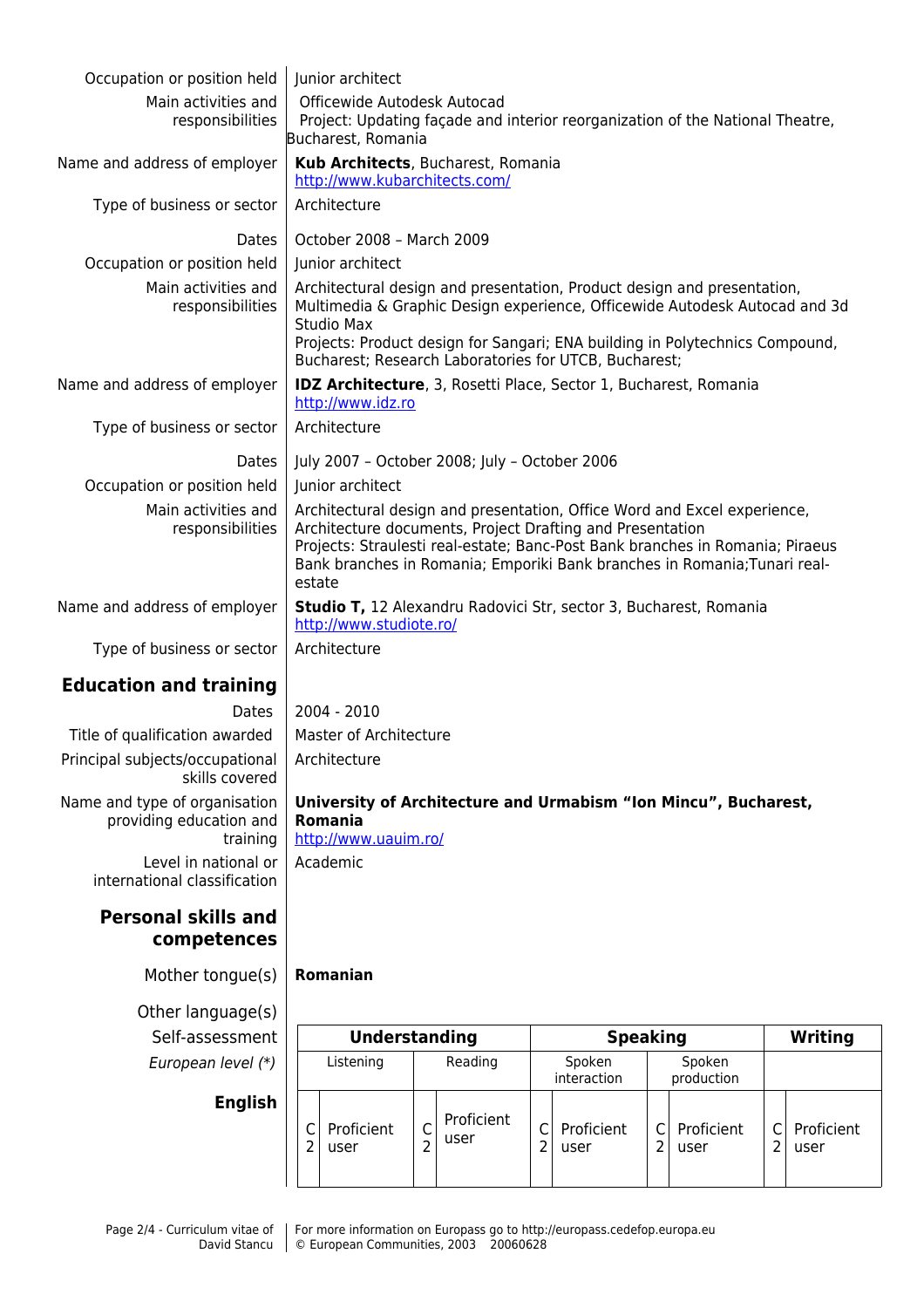| <b>French</b>                            | В<br>$\overline{2}$                                                                                                                                                                                                                    | Independe<br>nt user                                                                       | C<br>$\mathbf{1}$            | Proficient<br>user                                                                                                                                                                                                              | B<br>$\mathbf{1}$ | Independe<br>nt user | $\vert$ B<br>$\overline{2}$ | Independe<br>nt user | B<br>$\overline{2}$ | Independe<br>nt user |
|------------------------------------------|----------------------------------------------------------------------------------------------------------------------------------------------------------------------------------------------------------------------------------------|--------------------------------------------------------------------------------------------|------------------------------|---------------------------------------------------------------------------------------------------------------------------------------------------------------------------------------------------------------------------------|-------------------|----------------------|-----------------------------|----------------------|---------------------|----------------------|
| <b>Spanish</b>                           | В<br>1                                                                                                                                                                                                                                 | Independe<br>nt user                                                                       | $\mathsf{B}$<br>$\mathbf{1}$ | Independe<br>nt user                                                                                                                                                                                                            | A<br>$\mathbf{1}$ | Basic user           | $\mathbf{A}$ <sub>1</sub>   | Basic user           | $\mathsf{A}_1$      | Basic user           |
|                                          |                                                                                                                                                                                                                                        |                                                                                            |                              | (*) Common European Framework of Reference for Languages                                                                                                                                                                        |                   |                      |                             |                      |                     |                      |
| Social skills and<br>competences         | Green drinks Hangzhou, hangzhou, china, 21.05.2012 - presentation<br>of passive house standard and relevant examples<br><b>Green Drinks Hangzhou</b><br>Video of the presentation                                                      |                                                                                            |                              |                                                                                                                                                                                                                                 |                   |                      |                             |                      |                     |                      |
|                                          | Summer University Sibiu, Association for Urban Transition, 19 - 20.07.2010 -<br>presentation of Isover contest winning projects of 2009 & 2010<br><b>Summer University, Sibiu</b>                                                      |                                                                                            |                              |                                                                                                                                                                                                                                 |                   |                      |                             |                      |                     |                      |
|                                          | University of Architecture and Urbanism "Ion Mincu", Bucharest, Romania,<br>03.06.2010 - "Opportunities and responsibilities of the architect in the<br>framework of the sustainable development", delivery of practical presentations |                                                                                            |                              |                                                                                                                                                                                                                                 |                   |                      |                             |                      |                     |                      |
|                                          | Isover competition 2010, Innsbruck, Austria, 19-22.05.2010 - presentation of<br>the national stage winner project (1st prize) passive house project<br><b>Innsbruck 2010</b>                                                           |                                                                                            |                              |                                                                                                                                                                                                                                 |                   |                      |                             |                      |                     |                      |
|                                          | RENEXPO South-East Europe, Bucharest, Romania, 13.11. 2009 - International<br>Trade Fair and Conference for Renewable Energy and Energy Efficient<br>Construction and Renovation with Passive and Low Energy Houses<br><b>RENEXPO</b>  |                                                                                            |                              |                                                                                                                                                                                                                                 |                   |                      |                             |                      |                     |                      |
|                                          | <b>Isover competition 2009</b> , Ljubljana, Slovenia, 21-24.04.2009 - presentation of<br>the national stage winner project (1st prize) passive house project<br>Ljublijana 2009                                                        |                                                                                            |                              |                                                                                                                                                                                                                                 |                   |                      |                             |                      |                     |                      |
| Organisational skills and<br>competences | Stories in Bucharest, Photo exhibition, Bucharest, Romania, 15 -22.01.2010<br><u>Stories in Bucharest</u>                                                                                                                              |                                                                                            |                              |                                                                                                                                                                                                                                 |                   |                      |                             |                      |                     |                      |
|                                          |                                                                                                                                                                                                                                        | 60 wooden churches project                                                                 |                              | 60 wooden churches project, participation through university summer practice,<br>consisted of in-depth measurements of the Musetesti wooden church in Gorj<br>county, Romania, photographic and detail documentation, july 2009 |                   |                      |                             |                      |                     |                      |
|                                          |                                                                                                                                                                                                                                        | stART Dâmbovita<br>stART Dâmbovita @ OAR                                                   |                              | stART dâmbovița, survey, analyses and promotion of a different concept of<br>organizing the Dambovita river as part of Bucharest cultural landsacape,<br>Bucharest, Romania, July - October 2007                                |                   |                      |                             |                      |                     |                      |
| Computer skills and<br>competences       |                                                                                                                                                                                                                                        | CorelDRAW - Good (7 years)<br>Rhinoceros 3D - Good (4 years)<br>Sketch-up - Fair (5 years) |                              | Autodesk Autocad (2D&3D) - Very good (9 years)<br>3d Studio Max (rendering with v-ray) - Fair (5 years)<br>Adobe Photoshop - Good (7 years)<br>Grasshopper plugin for rhino3D - basic (4 years)                                 |                   |                      |                             |                      |                     |                      |
|                                          |                                                                                                                                                                                                                                        |                                                                                            |                              |                                                                                                                                                                                                                                 |                   |                      |                             |                      |                     |                      |